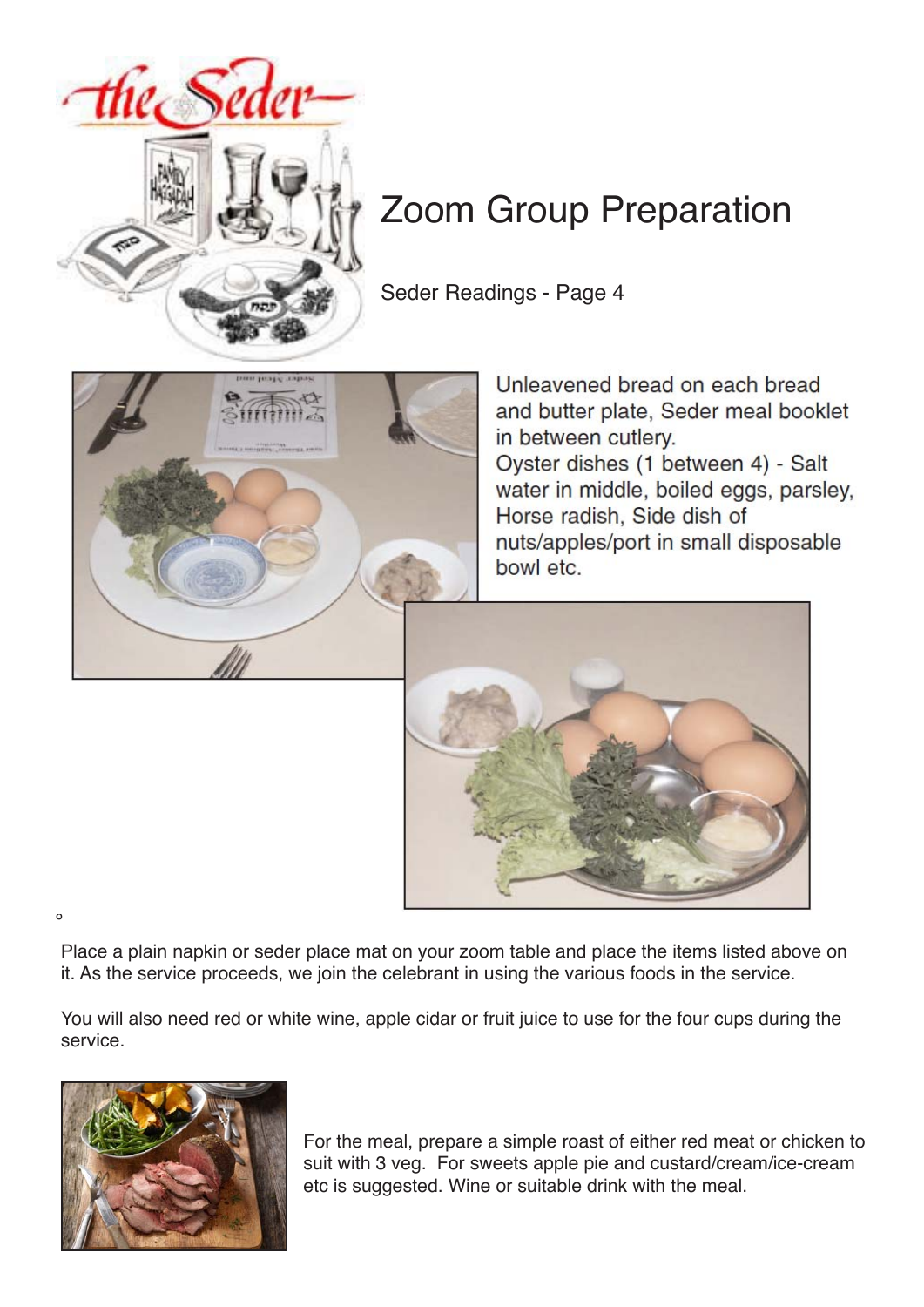

Lamb

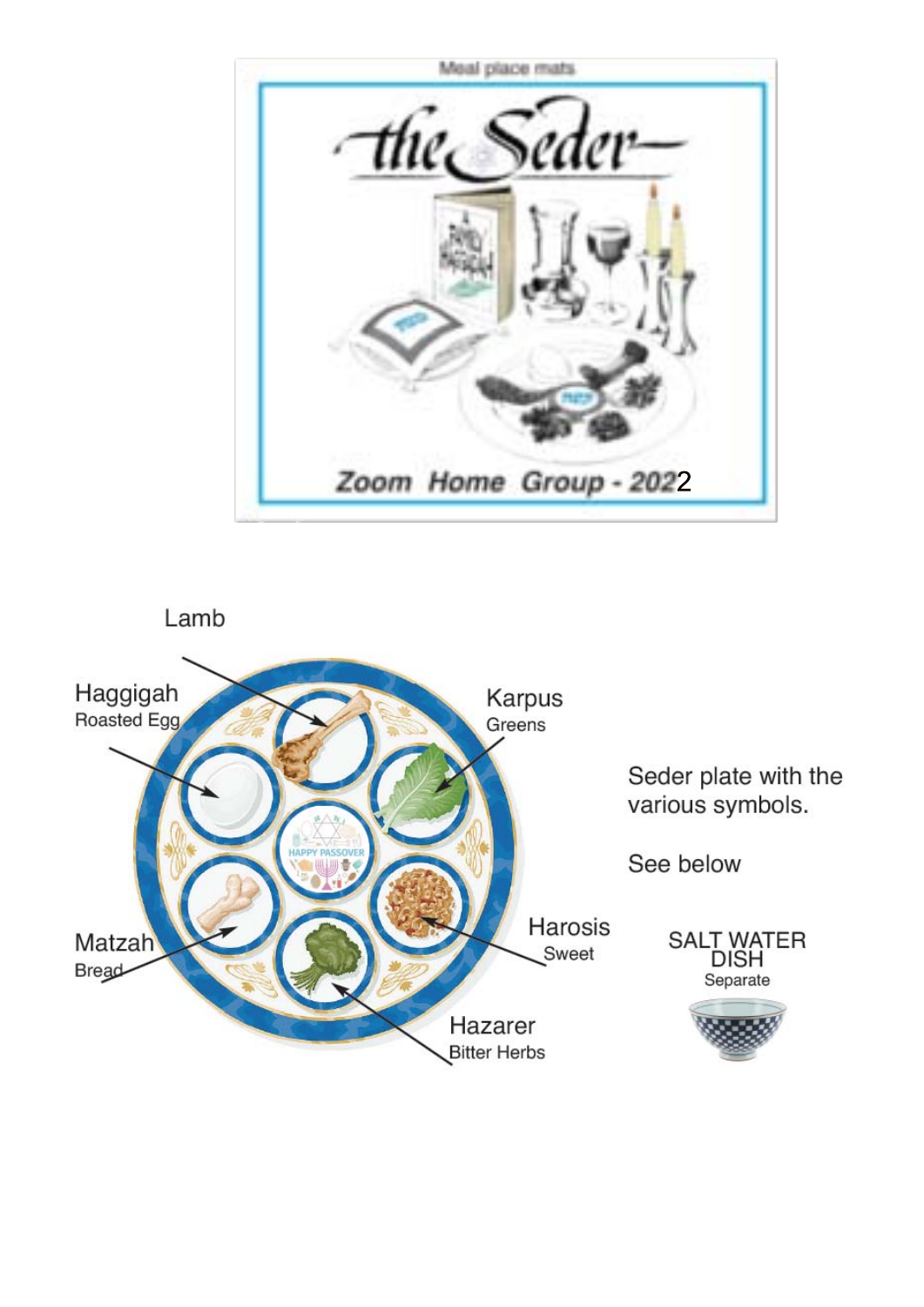# **THE FOODS OF PASSOVER**

**Matzah** (unleavened bread). Symbolising the affliction of slavery, and the haste with which the Israelites had to leave Egypt.

**Hazarer** (bitter herbs - usually horseradish or onion). Symbolising the bitterness of slavery.

**Karpas** (lettuce, parsley, celery or endive). Symbolising the hyssop used by the Hebrews to smear the lamb's blood on their doorposts. Also, a symbol of life

**Salt Wate**r (or vinegar). Symbolising the tears of the Israelites in making bricks for Pharaoh. It is sweet because even the bitterest labour is sweet when redemption is near.

**Haggigah** (roasted egg). To Jews, this symbolises the ancient Temple sacrifices but many take it also as a symbol of the life God gave the Israelites in setting them free.

**Lamb**. This was sacrificed in the Temple. All the blood was drained out no bones were broken. It was roasted on a cross-like spit of pomegranate branches, The sacrifice was discontinued after the destruction of the Temple but if suitable it is suggested that a whole lamb be roasted and then attached to the spit before being brought into the meal. Alternatively roast legs of lamb could be used as a substitute or as an addition of needed.

**Sweets**. Symbolises the abundant goodness of the Promised Land, to which God's salvation leads us,

How to roast an egg. It's simple. All you do is hard-boll it and, with the shell still on, hold it over a flame to brown it. If you've got an electric stove, stick it in the oven for a while.

## **How to make Harosis**

Half cup ground almonds - half-cup ground walnuts - 1 tablespoon sugar 1 cup grated apple - quarter teaspoon cinnamon - sweet red wine (Israeli CARMEL is best) Combine all ingredients, except wine, in a bowl, and mix. Add the wine to make into paste. (You may need to add more of any of the ingredients to adjust to your own taste. Some like to add raisins.)